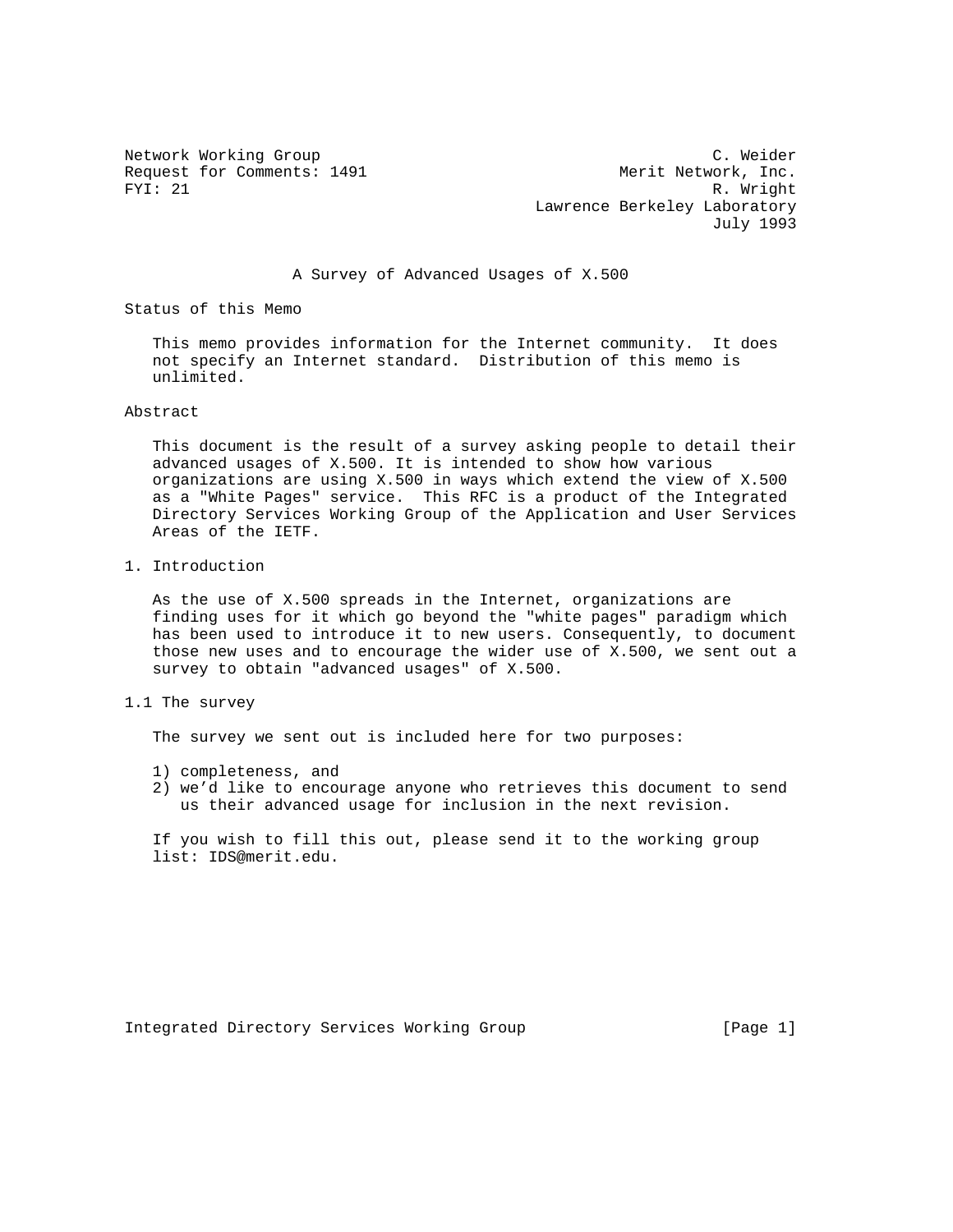$\mathcal{L}_\text{max}$  , and the set of the set of the set of the set of the set of the set of the set of the set of the set of the set of the set of the set of the set of the set of the set of the set of the set of the set of the

 Application Name: Author(s): Company or Institution: e-mail address for more information: If this is a product for public distribution, please give us the Type: FREE, COMMERCIAL PRODUCT, or PROTOTYPE/RESEARCH FREE - Anyone may obtain this product at zero cost. COMMERCIAL PRODUCT - One may purchase this product. PROTOTYPE/RESEARCH - This product is not yet available, only a prototype. If FREE, please give us: \* FTP and/or FTAM address (if available via FTP and/or FTAM): If COMMERCIAL, please give us: \* Directions to obtain product: Availability: (When will product be available?) List of platforms product runs on: [The platform list can be general - e.g. UNIX] Short Description (< 100 words): Full Description (< 1 page): Fig. 1: Advanced Usages Survey Template

 This survey went out to the following mailing lists: osi ds@cs.ucl.ac.uk, disi@merit.edu (now ids@merit.edu), and dssig@ics.uci.edu.

 $\mathcal{L} = \{ \mathcal{L} = \{ \mathcal{L} = \mathcal{L} \}$ 

Integrated Directory Services Working Group [Page 2]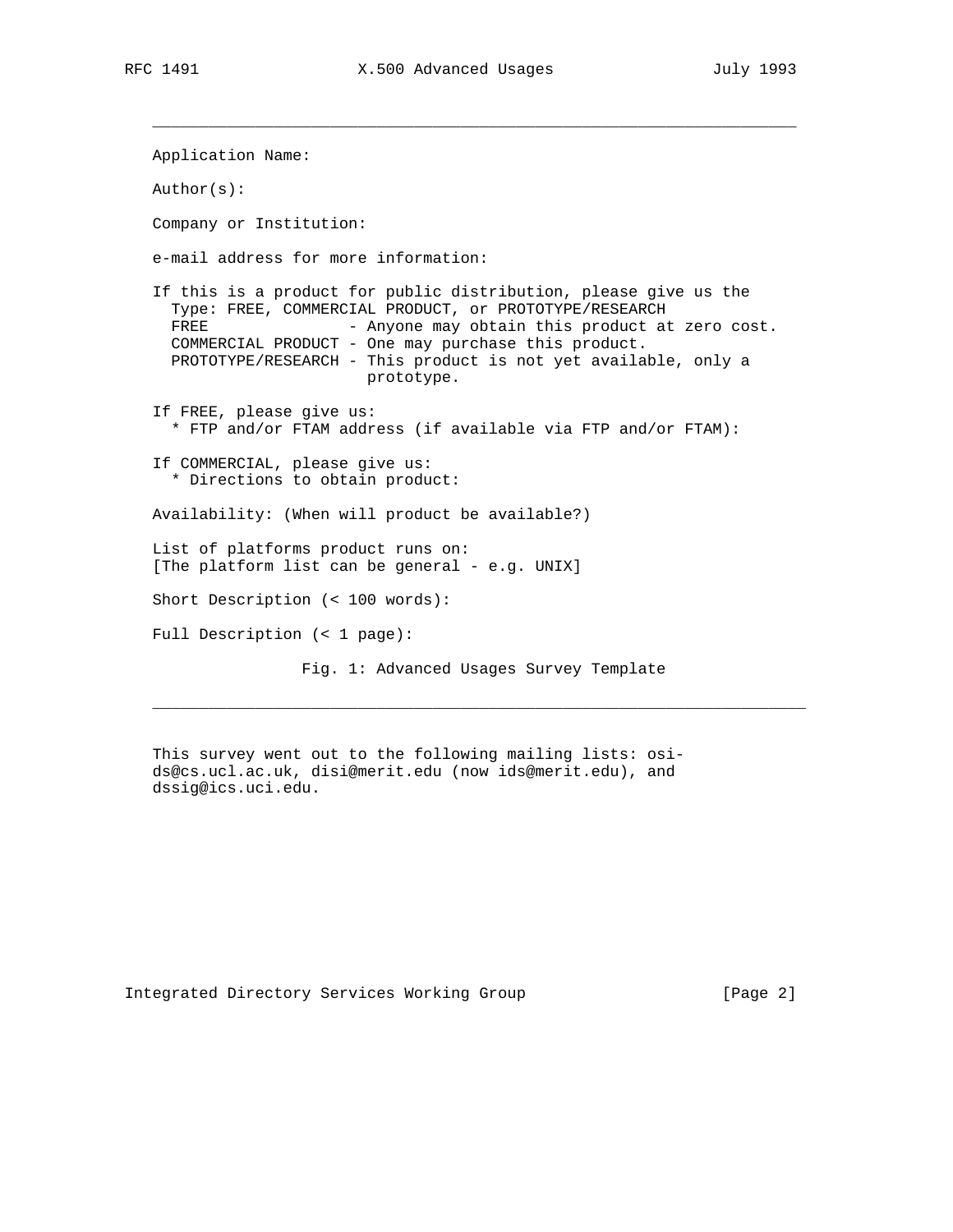1.2 Disclaimer

 Descriptions of the advanced usages were written by the implementors, and not by the members of IDS. Although IDS has worked with the description authors to ensure readability, no guarantees can be made regarding the validity of descriptions. Caveat emptor.

- 2. The Survey Responses
- 2.1 Index to Responses

Application **Page** 

| Global Time-table Information Service<br>2.2.1 | .                        | ζ   |
|------------------------------------------------|--------------------------|-----|
| 2.2.2 Pre-Message Security Protocol            | .                        | 4   |
| 2.2.3<br>Electronic Data Interchange           | .                        | 5   |
| 2.2.4<br>Network Topology Information          | .                        |     |
| 2.2.4.1 Shared Whois Information Project       | .                        | 7   |
| 2.2.4.2 EARN's Network Directory               | .                        | 8   |
| 2.2.5 Soft Pages                               | .                        | 9   |
| 2.2.6<br>X-Tel                                 | .                        | 1 O |
| 2.2.7 Xerox Clearinghouse                      | .                        | 12  |
| 2.2.8 X.500 Sendmail                           | .                        | 13  |
| 2.2.9<br>Transparent ODA Conversion            | and and and and analysis | 14  |
| 2.2.10 X.500 and the whois protocol            |                          | 16  |
| 2.2.11 X.400 table handling                    | .                        | 17  |

# 2.2 Survey Responses

2.2.1 Global Time-table Information Service

Application Name: Global Time-table Information Service based on X.500

Date Received: 7/1/1992

Date Last Validated: 7/1/1992

 Author(s): Jens Hofmann Cuno Lanz

 Company or Institution: Laboratory of Computer Engineering and Networks, Swiss Federal Institute of Technology (ETH Zurich) Switzerland

 e-mail address for more information: c=CH; a=ARCOM; p=SWITCH; o=ETHZ; ou=TIK; s=Lanz (lanz@tik.ethz.ch)

Integrated Directory Services Working Group [Page 3]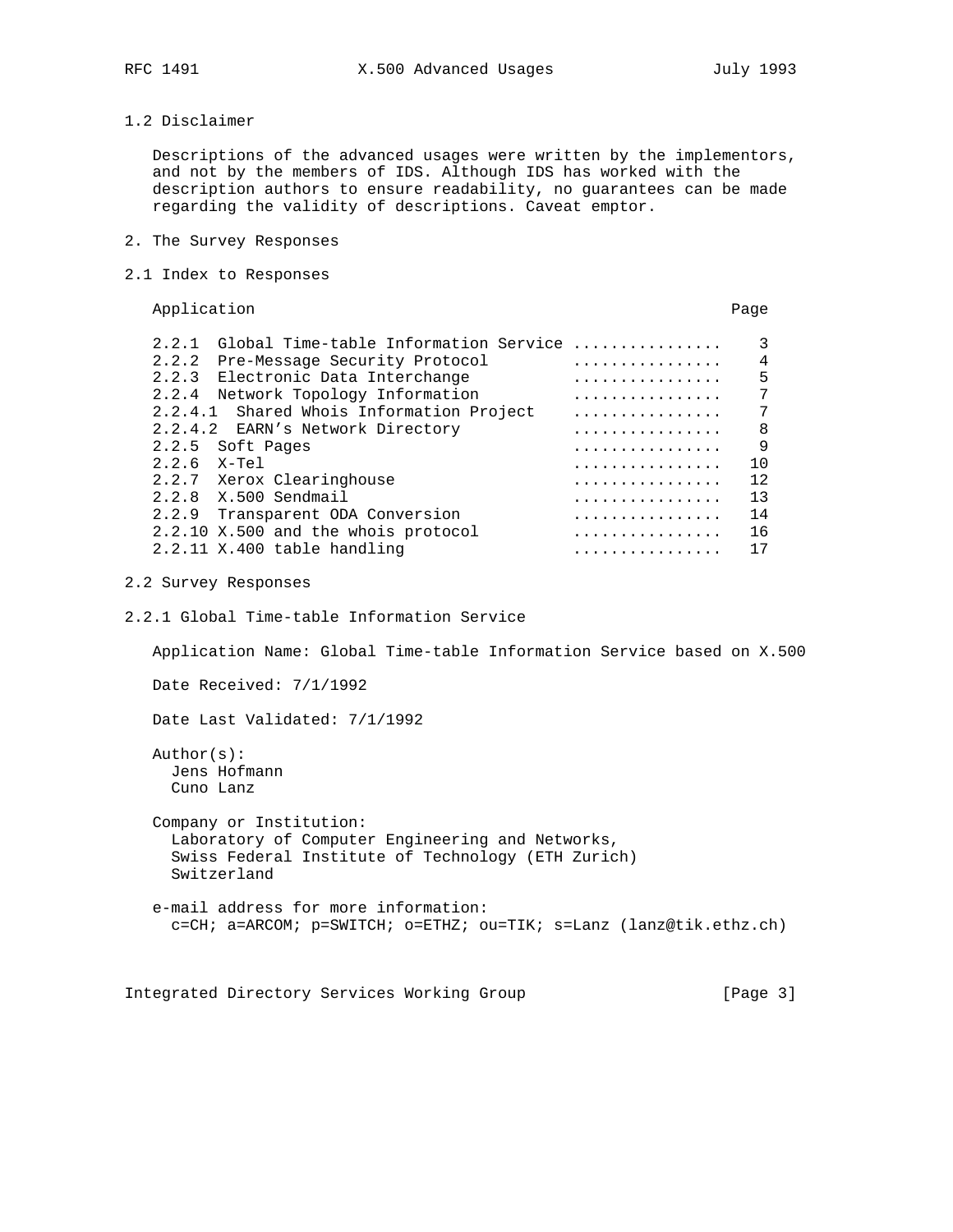Type:

experimental prototype; not public

FTP address: <none>

Short Description:

 This application aims at integrating the time-table information services offered by public transport providers of different scope (local, regional, national or international) into a homogeneous and unified user interface. X.500 is used to store the information in an autonomous and extensible way.

Full Description:

 Most of the public tranport providers offer some kind of time-table information service like printed directory, help-desk, telephone support or PC software. Unfortunately these services have some of the following drawbacks:

- no automatic update of data (information accuracy)

- no global availability (place independency)
- no permanent availability (time independency)
- no inter-provider service (service integration).

 X.500 may serve as a vehicle to overcome these drawbacks as follows: The public transport providers store the time-table information in a standardized format on locally managed DSAs. There is some kind of special purpose DUA which (1) queries the user for the input parameters (date, time, source and destination station) then (2) searches for the relevant paths by querying the involved DSAs and (3) displays the resulting time-table to the user.

 In a diploma thesis a student is developing a new data model which supports easy selection of source and destination station as well as fast exploring of the time-table information. He is implementing a prototype application onto an existing DUA interface (based on HyperCard and running on Apple Macintosh) which is connected to the world-wide X.500 pilot service over DIXIE protocol. In order to test the prototype application the time-table information of the Swiss national public transport company and of most of the regional providers around the city of Zurich is included under the branch: c=CH;o=ETH Zurich.

2.2.2 Pre-Message Security Protocol

 Application Name: Defense Message System Directory

Date Recieved: 7/1/1992

Integrated Directory Services Working Group [Page 4]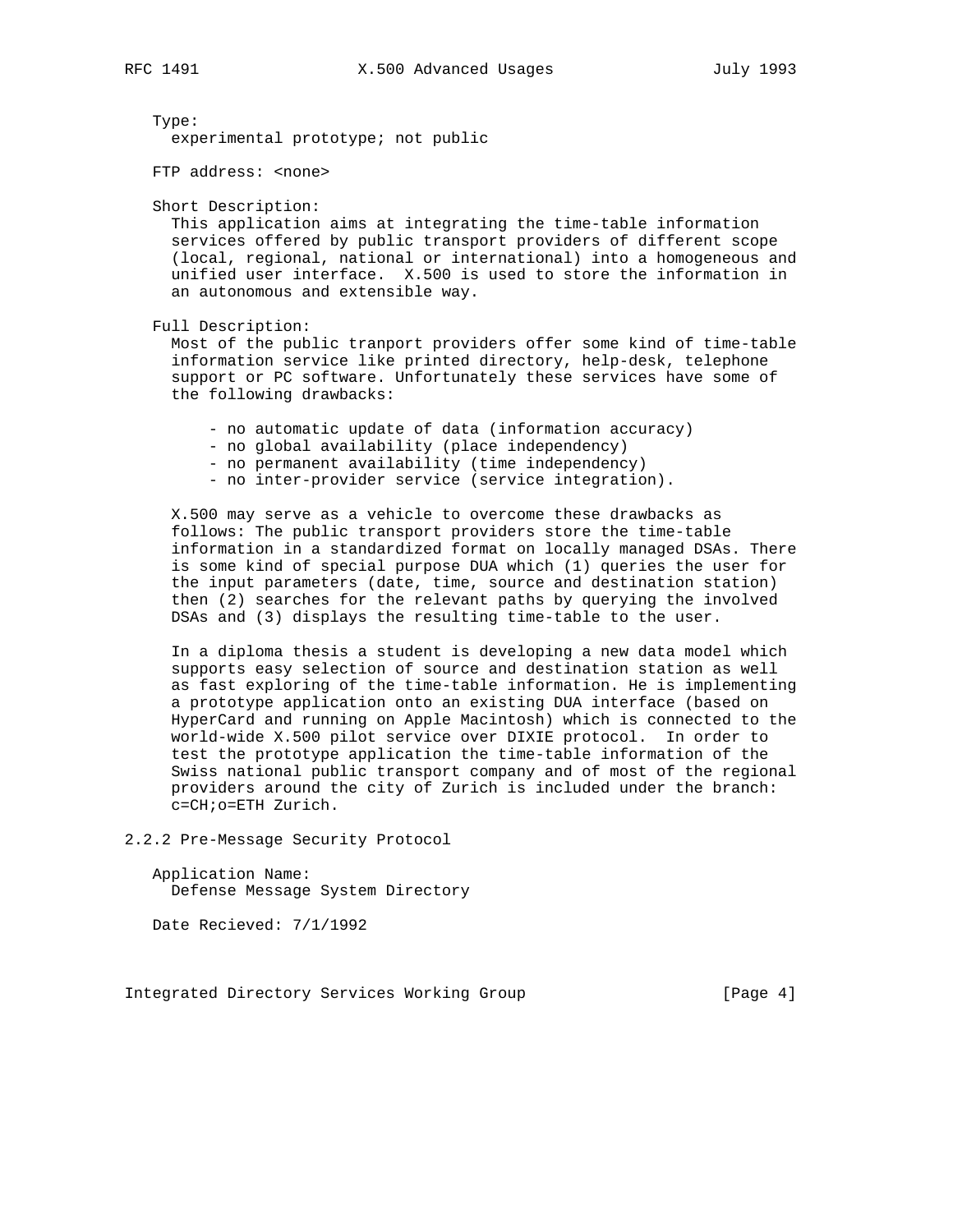```
 Date Last Validated: 7/1/1992
   Author:
     Bob Cooney
   Company or Institution:
     The Naval Computer and Telecommunications Station, Washington
     and
     The Defense Information System Agency
   E-mail address for more information:
     cooney@wnyose.nctsw.navy.mil
   Type:
     experimental prototype, not public
   FTP address: <none>
    Short Description:
     The U.S. Navy will build a directory based on X.500 to support the
     distribution of Pre-Message Security Protocol security keys.
   Long Description:
     The U.S. Navy has been asked to build a directory service to support
      the distribution of Pre-Message Security Protocol security keys.
     The Pre-Message Security Protocol will provide SMTP/X.400 security
      services for unclassified but sensitive mail on the Defense Data
     Network.
     The directory will be based on QUIPU. Proof of concept is expected
     by October 1992, with initial operational capacity by October 1993.
2.2.3 Electronic Data Interchange
   Application Name: An X.500 User Agent for Electronic Data Interchange
   Date Received: 7/10/1992
   Date Last Validated: 7/10/1992
   Author:
     Neil Weldon
   Company or Institution:
     Networks Group,
     Computer Science Dept.,
     Trinity College Dublin,
     Ireland
Integrated Directory Services Working Group [Page 5]
```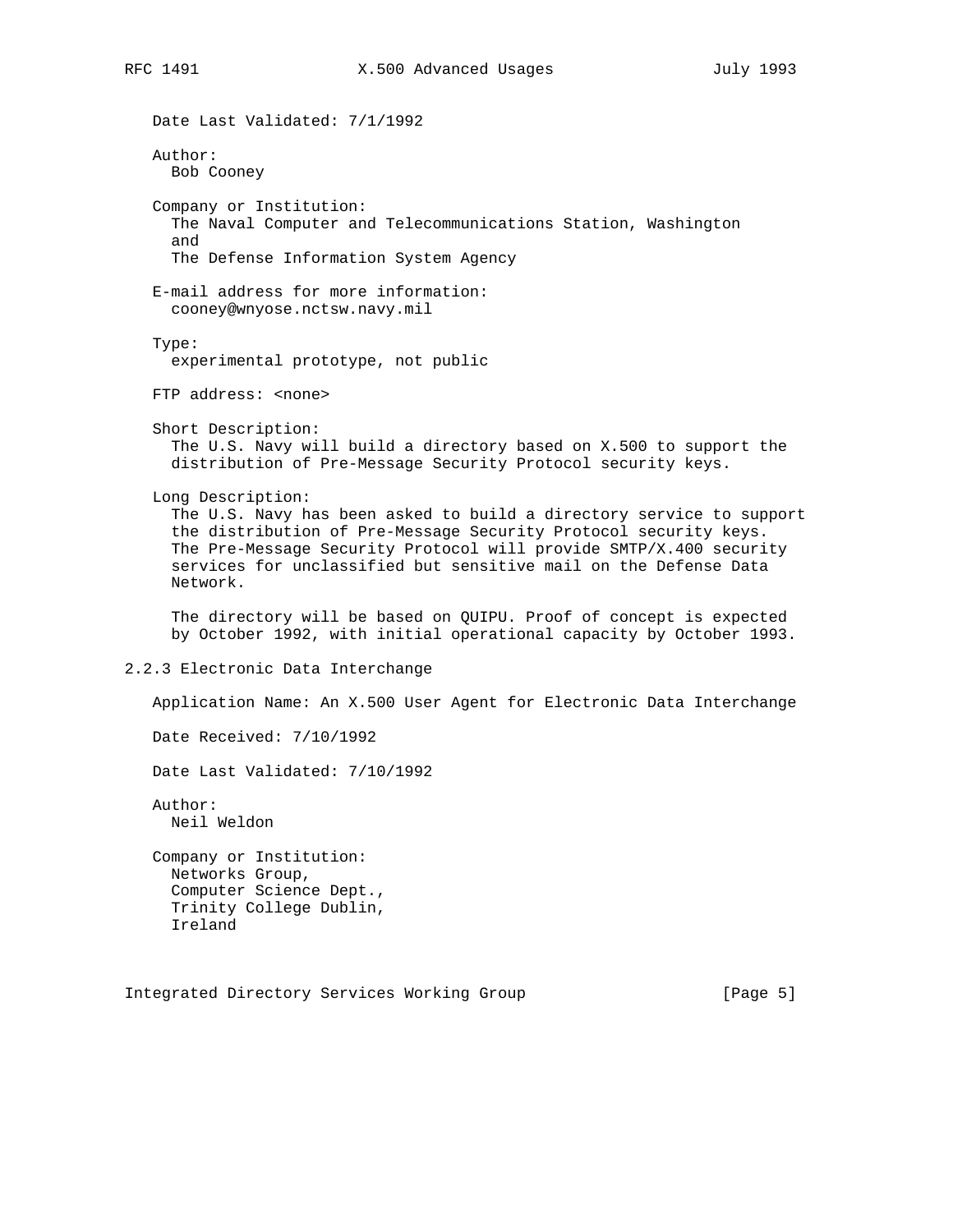e-mail address for more information: omahony@cs.tcd.ie nmweldon@vax1.tcd.ie

Type:

Research product and not for public distribution

FTP address: <none>

Short Description:

 The Directory is used to assist in solving the 'first order' problem associated with Electronic Data Interchange (EDI). EDI is the transfer of trade documents between application processes in a processable form. The 'first order' problem describes the agreements that two organizations must come to regarding capabilities and preferences, before using EDI.

 To solve this problem we defined object types to allow the storage of product catalogues within the Directory, as well as information about the EDI readiness of trading partners: addresses, preferences and EDI capabilities.

Full Description:

 Electronic Data Interchange (EDI) is the means by which organizations exchange trade related documents between application processes in an format which may be processed electronically.

 Before using EDI an organization must establish a series of goals and objectives, to establish what type of documents they wish to be able to transmit (invoices, purchase orders etc.) and what their communication requirements are. Each of these time consuming and tedious steps is usually done in conjunction with trading partners where these agreements regarding EDI capabilities and preferences must be made.

 To solve this 'first order' problem (the need to come to agreements with other organizations before trading using EDI takes place) we defined object types to allow the storage of product catalogues within the Directory. The Directory may also convey information regarding the EDI readiness of trading partners: addresses, preferences and EDI capabilities.

 Using an experimental User Agent based on Pod which was developed at Brunel in the UK, trade documents may be built up by selecting products from the stored catalogues. These documents are then encoded as an EDI Interchange after the Directory has been queried about addresses, etc.

Integrated Directory Services Working Group [Page 6]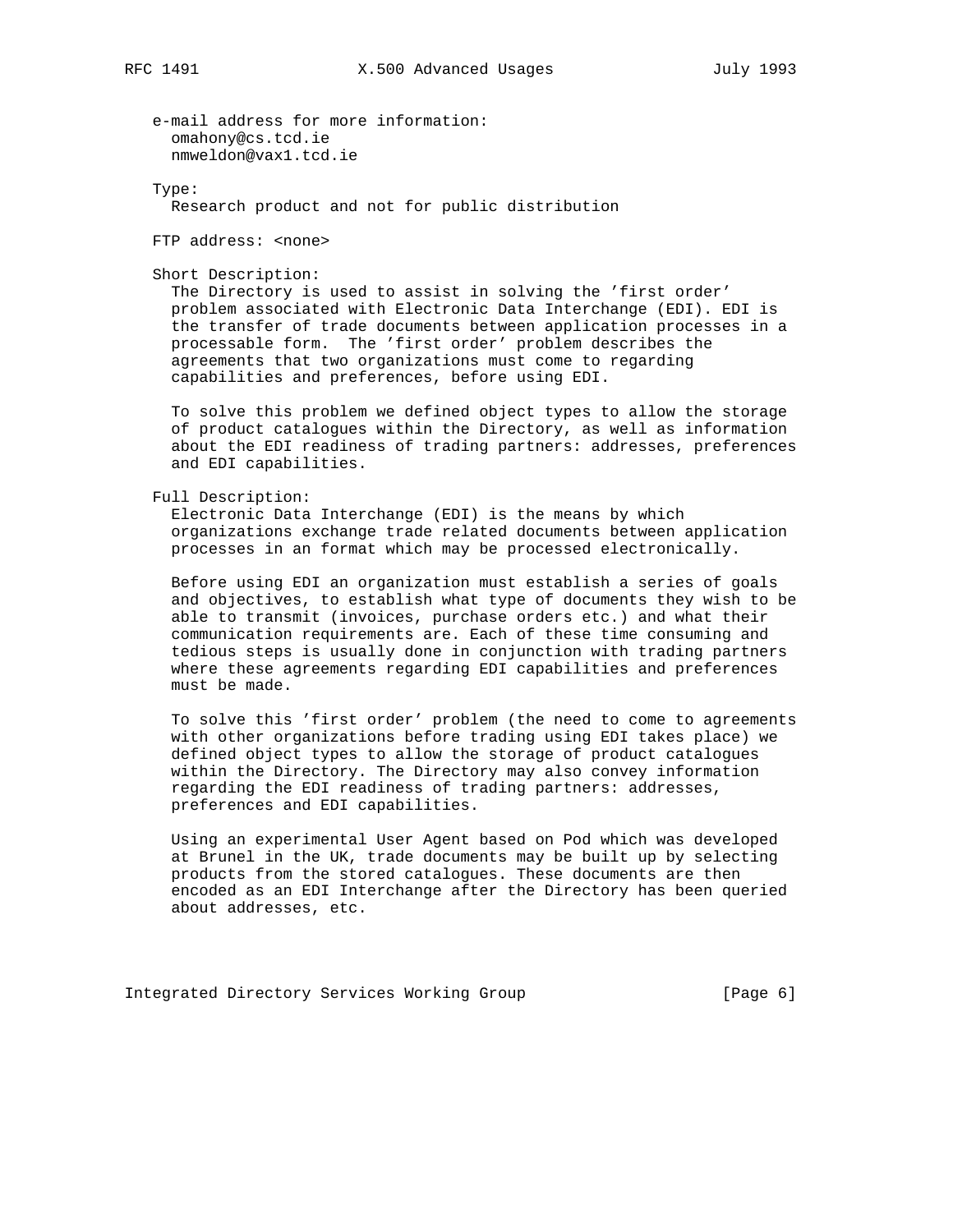The current object types are very basic and may only convey the minimal amount of information necessary. We are now in the process of extending this further to a full product class hierarchy which is being based on information that may be sent within an EDI trade document using the EDI standard document syntax EDIFACT.

 By using the Directory as a repository for product information to aid in EDI the catalogues become available worldwide. They may be replicated at various nodes, and the updating and propagation of changes to slave copies becomes trivial.

2.2.4 Network Topology Information

 There are two projects in this area; Merit Network's Shared Whois Information Project, and EARN's Network Directory.

2.2.4.1 Shared Whois Information Project

Application Name: Shared Whois Project

Date Received: 6/1/1993

Date Last Validated: 6/1/1993

Author(s): Sheri Repucci

Company or Institution: Merit Network, Inc.

e-mail address for more information: swip@merit.edu

Availability: June 1993

 Type: experimental prototype, not public

List of platforms product runs on: UNIX

Short Description:

 The Shared Whois Project merges network data held by various organizations. The principal purpose of merging this data is to find and resolve conflicting network information between the databases. The longterm goal of this project is to move away from the current model of storing similar and/or duplicate network information in multiple databases and to move to a X.500 distributed database model. To this end, we are working on loading the NSFNET network information into X.500 in anticipation of participating in a distributed database trial.

Integrated Directory Services Working Group [Page 7]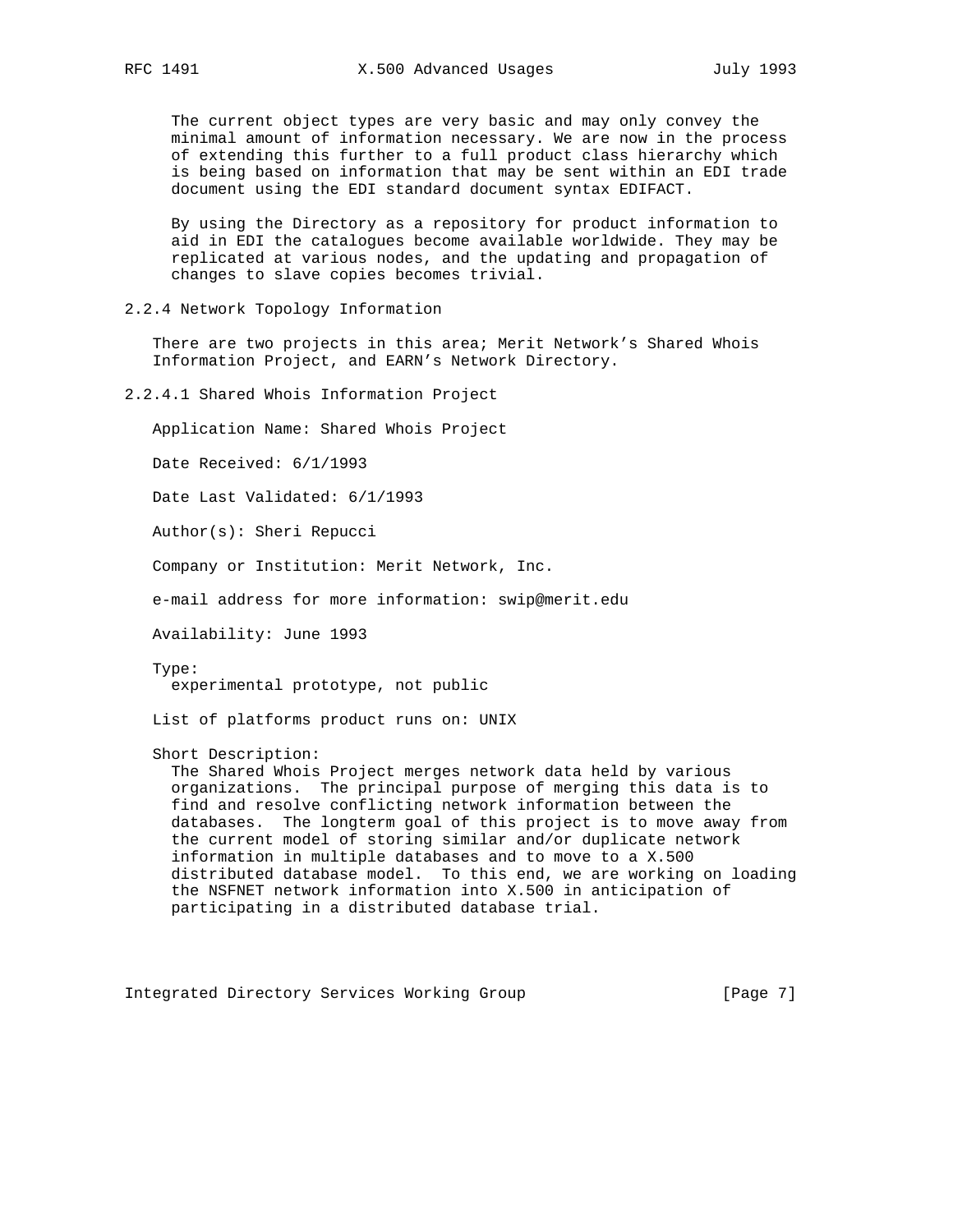## Full Description:

 The Shared Whois Project is a collection of programs and shell scripts which collectively merges the network data held by each of the participating organizations. Currently this includes Merit, the RIPE-NCC and the InterNIC. The principal purpose of merging this vast quantity of data is to find and resolve conflicting network information between the various databases. It is our intent to merge this data bi-weekly and thus rapidly reach, and thereafter maintain, a stable set of commonly held network information.

 While there is a common set of information all three of the participants hold in their various databases, additional information unique to the function of each organization is also held. Furthermore, the resulting set of data created by the merger holds only one entry per network without attempting to combine the variations. Thus, each entry includes a listing of all databases found to contain information for that network as well as all databases found to be in conflict with the entry held in the resultant set.

 The longterm goal of this project is to move away from the current model of storing similar and/or duplicate network information in multiple databases and to move to a X.500 distributed database model. To this end, Merit is working to load the NSFNET network information into X.500 in anticipation of participating in a trial with the InterNIC and others on the road to a globally distributed database model.

# 2.2.4.2 EARN's Network Directory

Application Name: Ditnet/EARN Network Directory

Date Received: 7/7/1992

Date Last Verified: 7/7/1992

 Author(s): Peter Sylvester

 Company or Institution: Inria Rocquencourt - France

 e-mail address for more information: peter.sylvester@inria.fr

Type: FREE (data owned by EARN/Bitnet)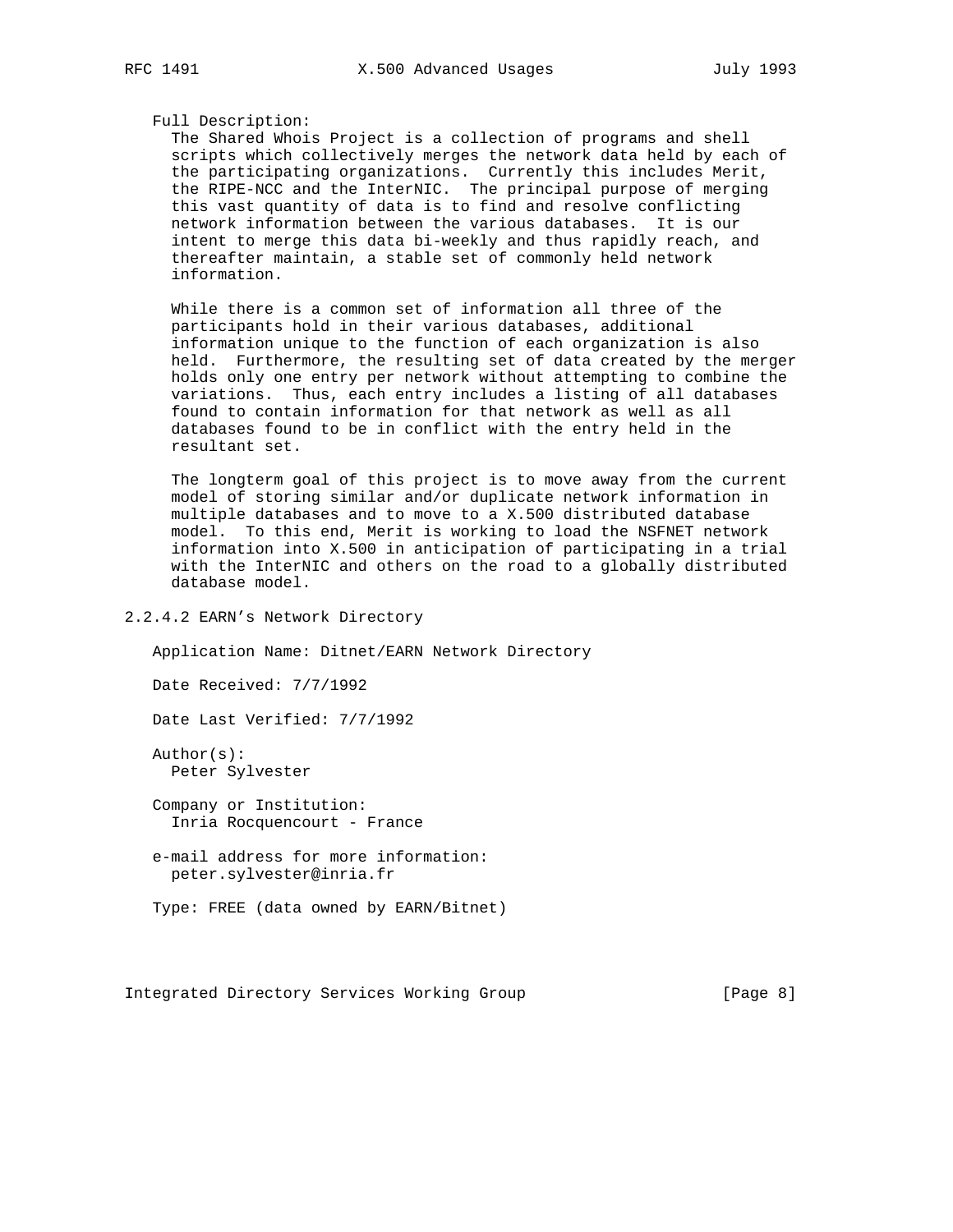Short Description:

 The EARN/Bitnet Network database consists of descriptions of all participating members, network nodes, adminstrators, and topology information. This database commonly known as BITEARN NODES is being made available through x.500.

Full Description:

 A full description of the contents of the EARN/Bitnet database can be found in some EARN internal document which is available as a file BITEARN NODES from any NETSERV in EARN/Bitnet. The contents of this file is mapped into an X.500 subtree containing descriptions of network nodes, adminstrational personnel, and topology information.

 The first version of the directory subtree will be created using a simple textual mapping to a flat directory tree using private attributes.

```
2.2.5 Soft Pages
```
Application Name: Soft Pages

Date Received: 9/25/1992

Date Last Validated: 9/25/1992

 Author(s): Thomas Johannsen Glenn Mansfield

 Company or Institution: AIC Systems Laboratory, Tohoku University Sendai

 e-mail address for more information: spp-support@aic.co.jp

Type:

Intended for public distribution, not yet public

FTP address: <none>

 Short Description: A file name look-up services for anonymous FTP servers, provides ls -lR information and FTP server address. Additionally, the nearest FTP site (from user's site) which holds the requested file is chosen.

Integrated Directory Services Working Group [Page 9]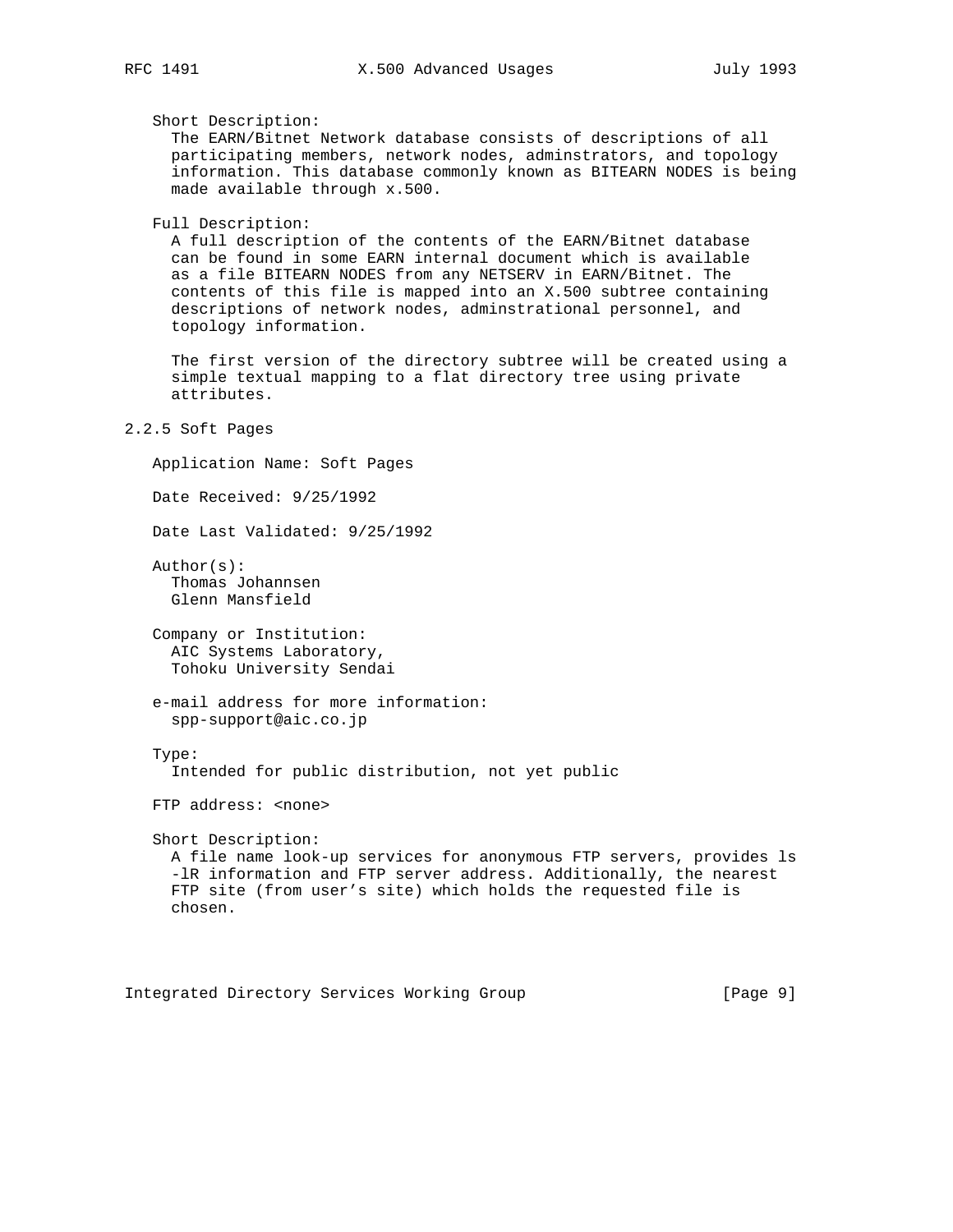Full Description:

 With the growing of number and size of electronic archives for documents, programs and the like, the problem of finding and retrieving a specific file becomes more and more complex. Furthermore, bandwidth in the Internet is still limited. Users should be encouraged and supported to do local FTP sessions as often as possible instead of getting everything from the other end of the world (i.e., the net).

 The Soft Pages Project combines an Archie-like file look-up service with network configuration knowledge. A dedicated User Agent gives a suggestion how to retrieve a document in a network traffic optimized manner.

 Basically, Directory information introduced by Soft Pages falls into two parts: A file information part and a network configuration part.

 The file information part describes objects and attributes for file servers and their contents. For each file server, names and attributes of its files are stored and updated periodically. This provides global access to Archie-like information for all registered file servers and, furthermore, opens the way to store document description together with the file name. Thus, document search is not restricted to file name matches but might be run for keywords as well.

 The network configuration part provides information on networks (subnetworks), nodes and lines in the Internet. Furthermore, IP numbers can be mapped to network and node objects. In order to evaluate file server sites, Internet (site to site) connections are given a cost index and then alternatives are compared by their cost index. Cost index is a calculated parameter representing properties of a connection like speed, average traffic, charges etc. where values for the latter are hold as attributes to line objects.

 If a document is stored at two or more sites, the site with the lowest cost index (which naturally will be the "nearest" in network terms) will be chosen for retrieval. A Soft Pages User Agent basically interacts with the Directory for finding a pointer to the "best" copy of a file wanted by a user.

## 2.2.6 X-Tel

Application Name: X-Tel's advanced applications

Date received: 7/1/1992

Integrated Directory Services Working Group [Page 10]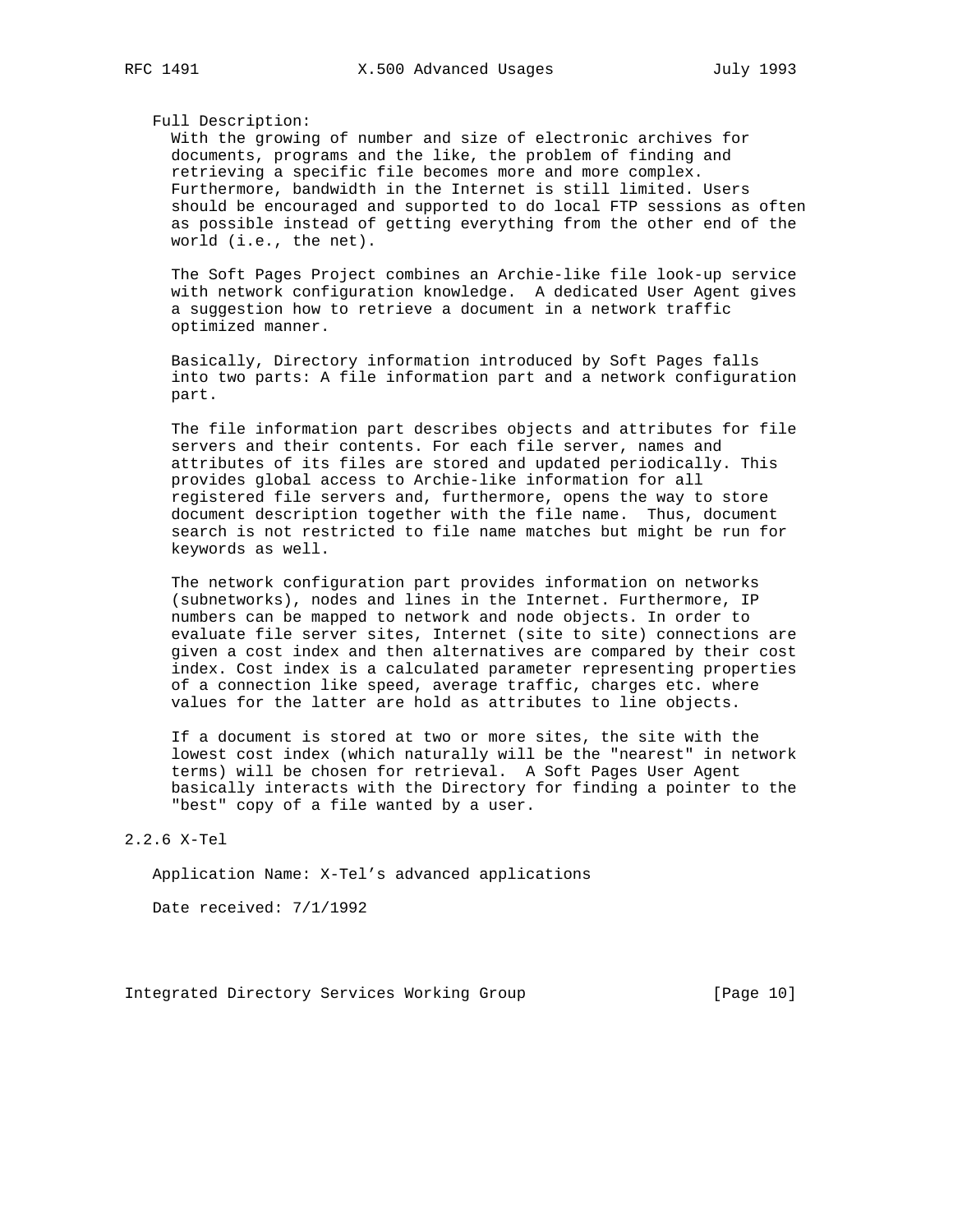Date last verified: 7/1/1992

 Author(s): Colin Robbins Julian Onions Graeme Lunt

Company or Institution: X-Tel Services Ltd.

 e-mail address for more information: x500@xtel.co.uk

Type:

Commercial Products / Ideas

Short Description:

 1) Product Information. Products that have DUA facilites built in have a "latest info" button or other request method. When "pressed" a well known node below the X-Tel part of the tree is read. The attributes contain descriptions of the latest version of the software, new features etc. If you decide you would like the new version, a second read obtains the information required for a template order form.

 2) BUG Status. As above, but obtains details of known bugs in the version of software you are running. (If only we could find a way of putting fixes in, and automatically updating the software itself!)

 3) X-Terms. We have a conferencing product, allowing X users to "talk" and share windows. The problem is identifying which X Terminal device a particular user is currently on. One solution we are using is modify a users directory entry during login to say which X display they have logged into. The conference can the query the directory, and open windows on the appropriate device. The directory is also used to store details of current conferences, so new delegates can join the conference easily.

 4) Organisation browsing. There are a rich set of attributes about people and their roles stored in the directory. We have a special purpose DUA that exploits this information, and presents information on who manages who, who is secretary for who etc. This is very useful when combined with the search ACL mechanism defined in OSI-DS 21 as different views can be given to different catergories of users.

 5) MHS use of directory. The directory is use to store MHS routing information (as per the MHS DS working group documents)

Integrated Directory Services Working Group [Page 11]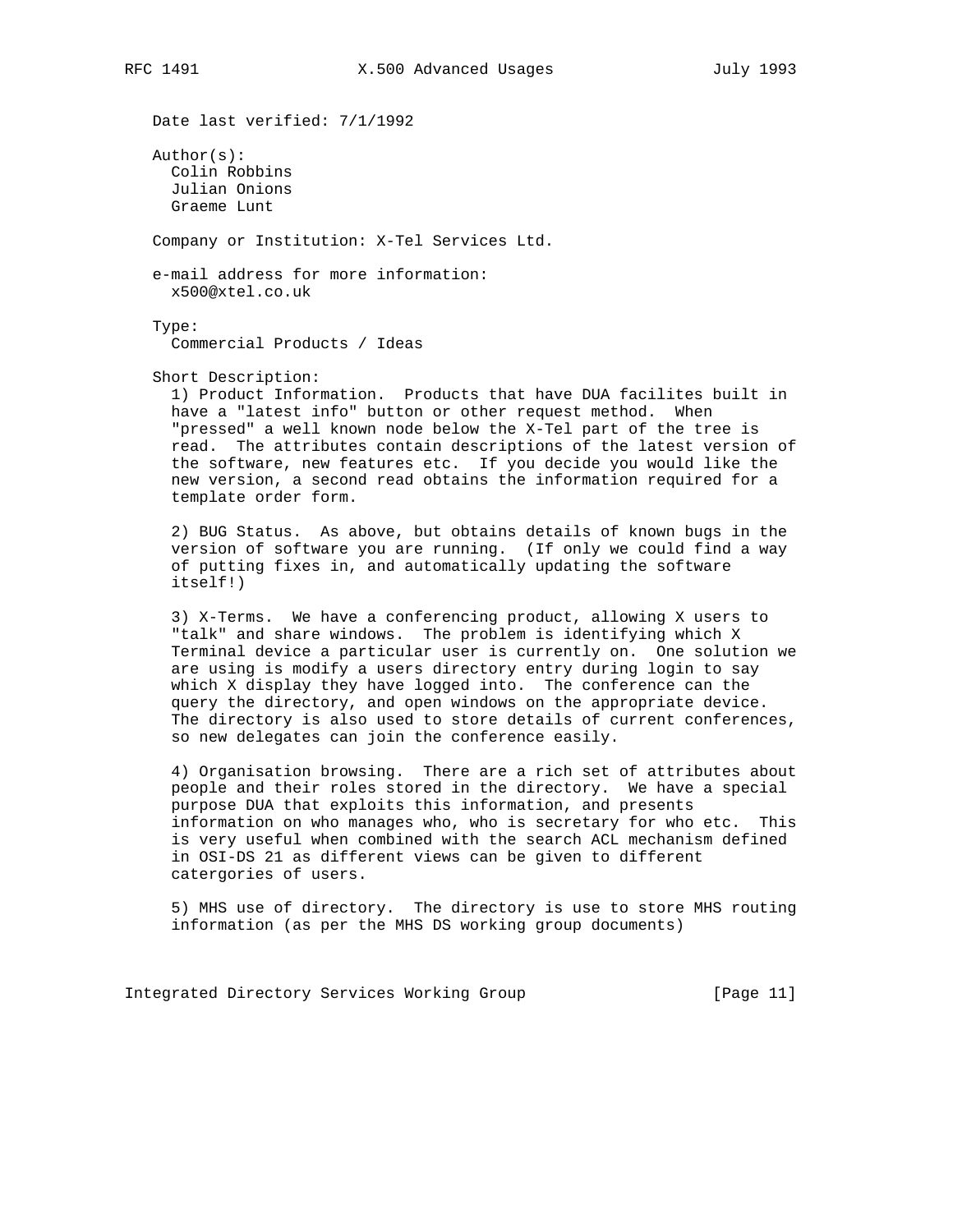6) Mail Lists. Details of mailing lists are stored in the directory. With careful use of access control, users can be given access so that they can subscribe and unsubscribe themselves to/from a list.

 7) Details of restuarants in the Nottingham area are stored in the directory!

 8) We plan to use the directory as a rendevuz for a multi-user adventure game. Each "room" will be a different entry, and modify operations will be used to pick up and put down objects!

 The next two are "advanced" features of our DUA, they may not be considered relevant to this document!

 9) Templates. The directory is used to store template entries. Our DUA then uses this template when adding new users. Very useful, as a number of default attributes can be set.

 10) Editors. Special purpose editors for a number of complex attribute syntaxes are built in to our DUAs. This includes QUIPU ACLs, and X.400 OR Addresses.

2.2.7 Xerox Clearinghouse

 Application Name: Clearinghouse Interface Date Received: 7/1/1992

Date Last Validated: 7/1/1992

 Author(s): Margaret Avino

 Company or Institution: Xerox Corporation

 e-mail address for more information mavin.cin\_ops@xerox.com

 Type: Early Design/Implementation stages

 Short Description: X.500 DSA interface to XNS (Xerox Network Services) Clearinghouse directory to provide access to Xerox Corporation's Clearinghouse via X.500 DUAs.

Integrated Directory Services Working Group [Page 12]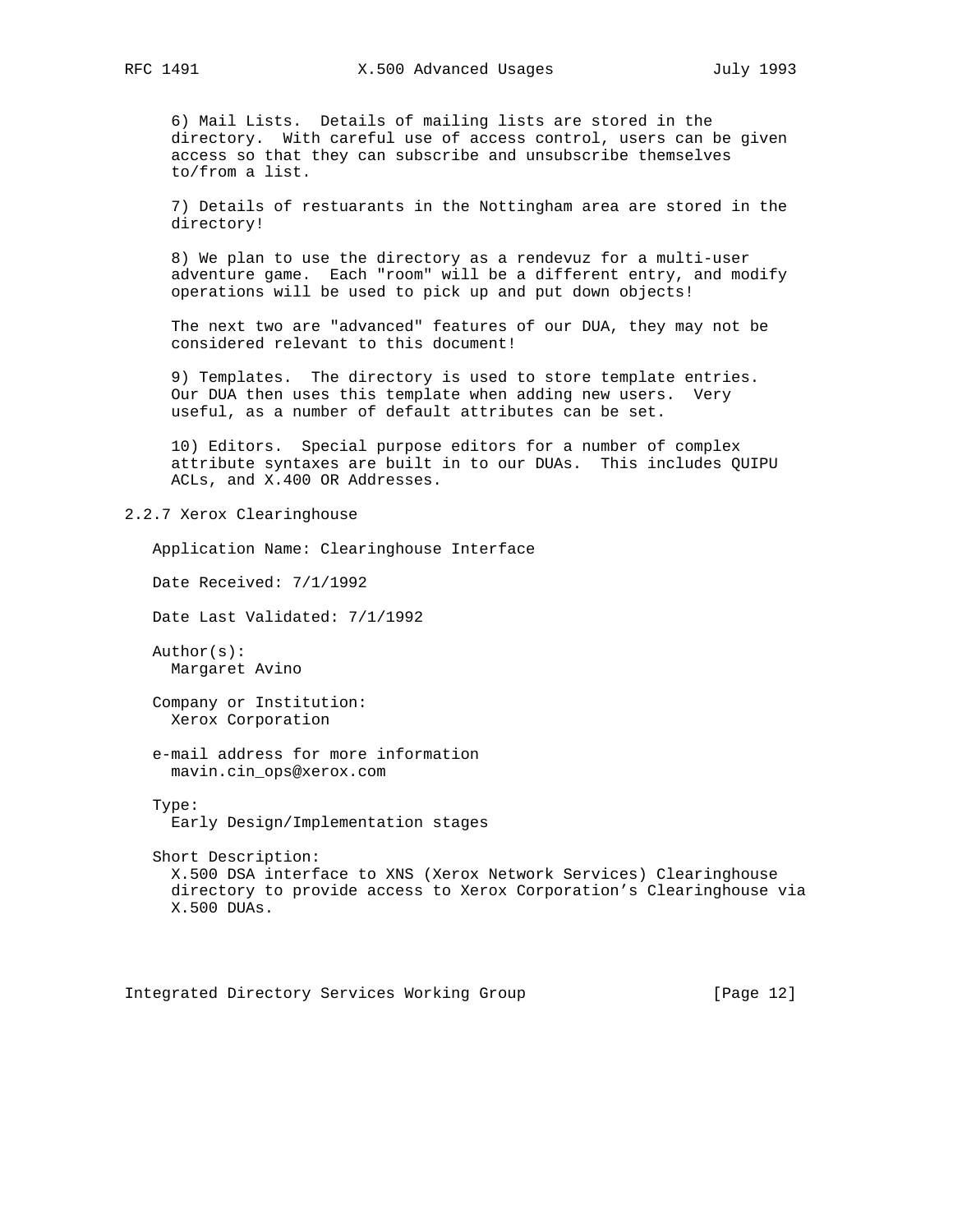## Full Description:

 Xerox uses the XNS network protocol suite to provide Mail, Filing, Directory, Authentication, etc. network services for the installed based of 45,000+ Xerox workstations. The Directory is based on the XNS Clearinghouse protocol which is similar to X.500 in that it contains objects which have properties (attributes) and is a fully distributed, replicatable directory. The searching capabilities of the Clearinghouse protocol are not as robust as the X.500 search operation and the physical structure of the original database is not amenable to complex searches as it could be if it were stored in a relational database.

 The first piece of this project is to transfer the data into an Oracle relational database and create a new Clearinghouse server which accesses the oracle database and is a full fledged member of the Clearinghouse, sending and receiving updates to other servers using the XNS Clearinghouse protocol. This will allow powerful SQL queries to be performed on the data which will provide some very desired functionality such as: list all of the Distribution Lists of which this name is a member.

 To build on the new database, we are probing the implementation of an X.500 DSA interface to the Oracle Clearinghouse Directory. This would allow X.500 DUAs to access the data and utilize the powerful search operations. It will require the definition of one or more new object classes and several new attributes and some thought about the appropriate schema.

2.2.8 X.500 Sendmail

 Application Name: X.500 Sendmail Date Received: 9/25/1992 Date Last Verified: 9/25/1992 Author(s): Tim Howes Company or Institution: University of Michigan e-mail address for more information: x500@umich.edu Type: FREE

Integrated Directory Services Working Group [Page 13]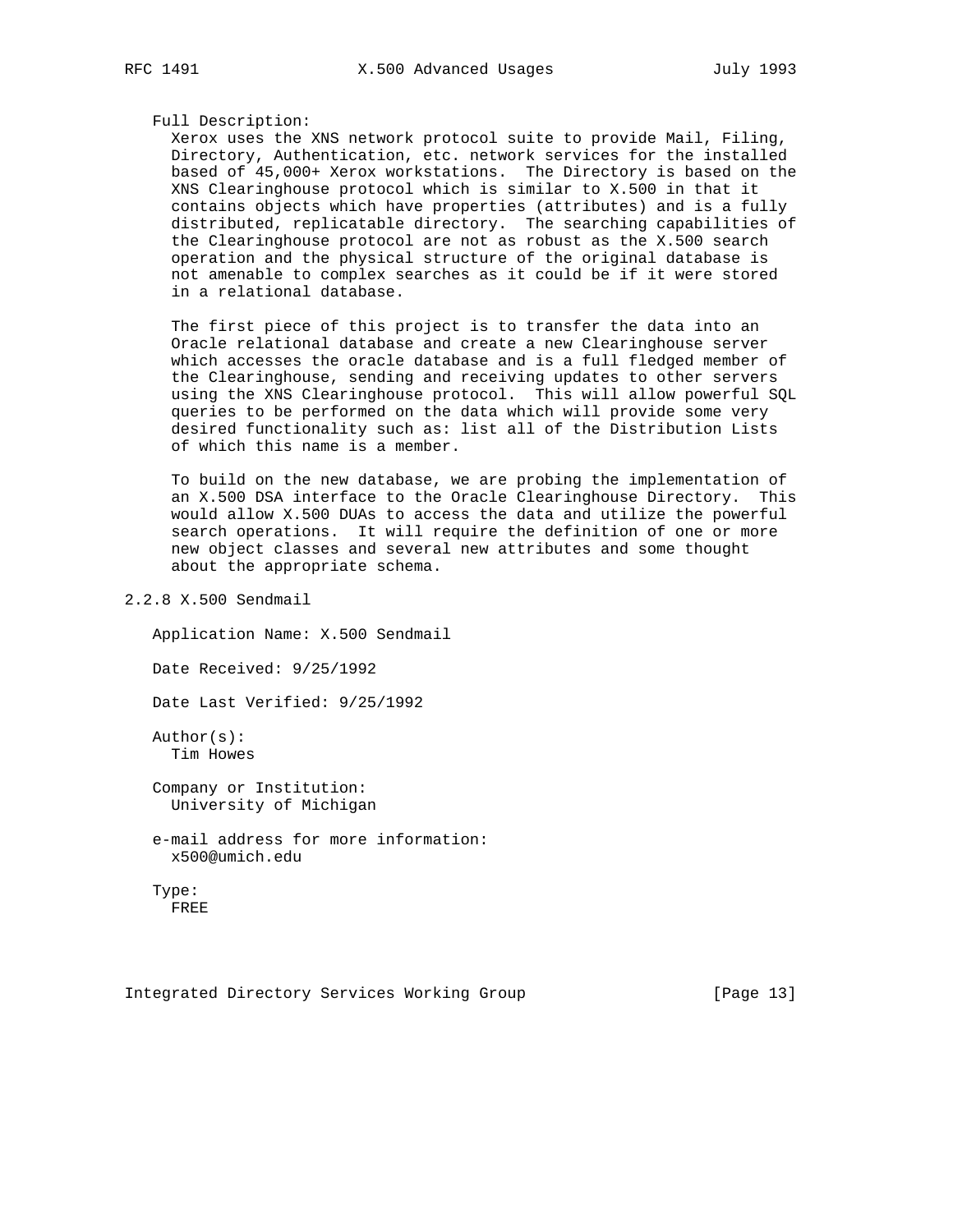```
 FTP address: terminator.cc.umich.edu
   Directions to obtain product:
      get x500/sendmail-5.65.x500.tar.Z
   Short Description:
     Modifications to sendmail-5.65 to do X.500 lookups.
   Full Description:
     We have modified sendmail-5.65 so that it does X.500 lookups,
      returning the value of a user's rfc822Mailbox attribute. It
     handles multiple matches by sending a message containing the
      choices back to the sender. If the user has no email address in
      X.500, the sender is sent a message containing postal and phone
      information on the user. Both exact and approximate matching is
      supported.
2.2.9 Transparent ODA Conversion
   Application Name: Transparent ODA Conversion
   Date Received: 7/16/1992
   Date Last Verified: 7/16/1992
   Author(s):
     MacFarland Hale (MITRE Open Systems Group)
   Company or Institution:
      The MITRE Corporation
    e-mail address for more information:
     machale@mitre.org
   Type:
     Not Yet Available
    Short Description:
      Plan to use X.500 in conjunction with X.400 and Open Document
      Architecture (ODA) to provide transparent translation of compound
      documents between a sender and one or more recipients.
   Full Description:
      In the future, MITRE would like to combine X.500, X.400 and Open
      Document Architecture (ODA) to automate the conversion of compound
     documents in such a way that the users need not know about ODA or
     even that the conversion is taking place. This will require new
      and/or updated X.400 products.
```
Integrated Directory Services Working Group [Page 14]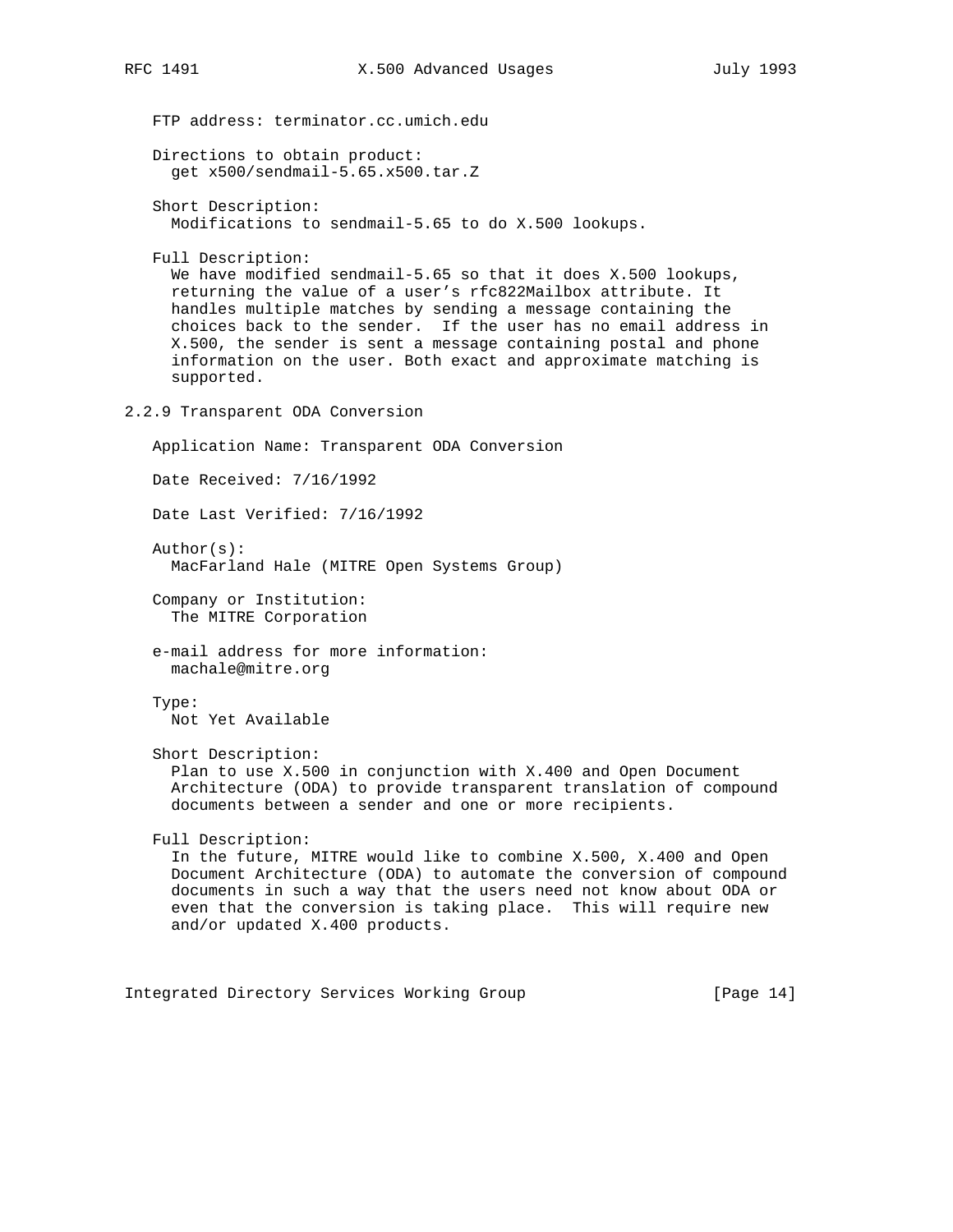A preferred compound document format (e.g., Microsoft Word, FrameMaker, etc.) for each user is stored in the X.500 directory. Each X.400 Message Transfer Agent (MTA) host also houses converters between each such format and the Open Document Interchange Format (ODIF).

 A user (sender) creates a document with his or her preferred compound document editor. Ideally, the editor software will have a link (e.g., button or pull-down menu) to the X.400 User Agent (UA). The user invokes the X.400 UA (either using this link, or outside of the editor software) to send the document as an X.400 message to one or more recipients. Next, the document may need to be converted to ODIF, and this may be done in one of two ways.

 Preferably, the X.400 MTA will be responsible for the ODIF conversion. The UA must somehow be told what format the original document is in. This may be done via the UA invocation from inside the editor, via a UA configuration file, by examining the filename extension, etc. It then tags the document to indicate the document's original format using one of the body parts: "Bilaterally Defined" (body part 14), "Nationally Defined" (body part 7) or "Externally Defined" (body part 15). The UA then sends the message, and the MTA interprets the tag to determine the document's format.

 For messages internal to MITRE, the MTA will look up the recipient's preferred document format. If it is different than the sender's format, the MTA calls the appropriate ODIF converter and sends the message. If the recipient's preferred format is the same as that of the document being sent, then no conversion is performed. For messages going outside MITRE, the document is always converted to ODIF. The user may prevent this by specifying that the enclosed document is not to be converted, in which case the UA simply sends the document in binary form with no special tag.

 Alternatively, the UA may do the conversion. As above, the UA must be told the document's original format. The UA may then call the appropriate local ODIF converter, and then send the message. There are some disadvantages to this approach:

- 1) ODIF converters must be purchased for and maintained on many more hosts;
- 2) the document is always converted to ODIF (unless the UA accesses the directory, but...);
- 3) conversion overhead could be traumatic on a small PC.

Integrated Directory Services Working Group [Page 15]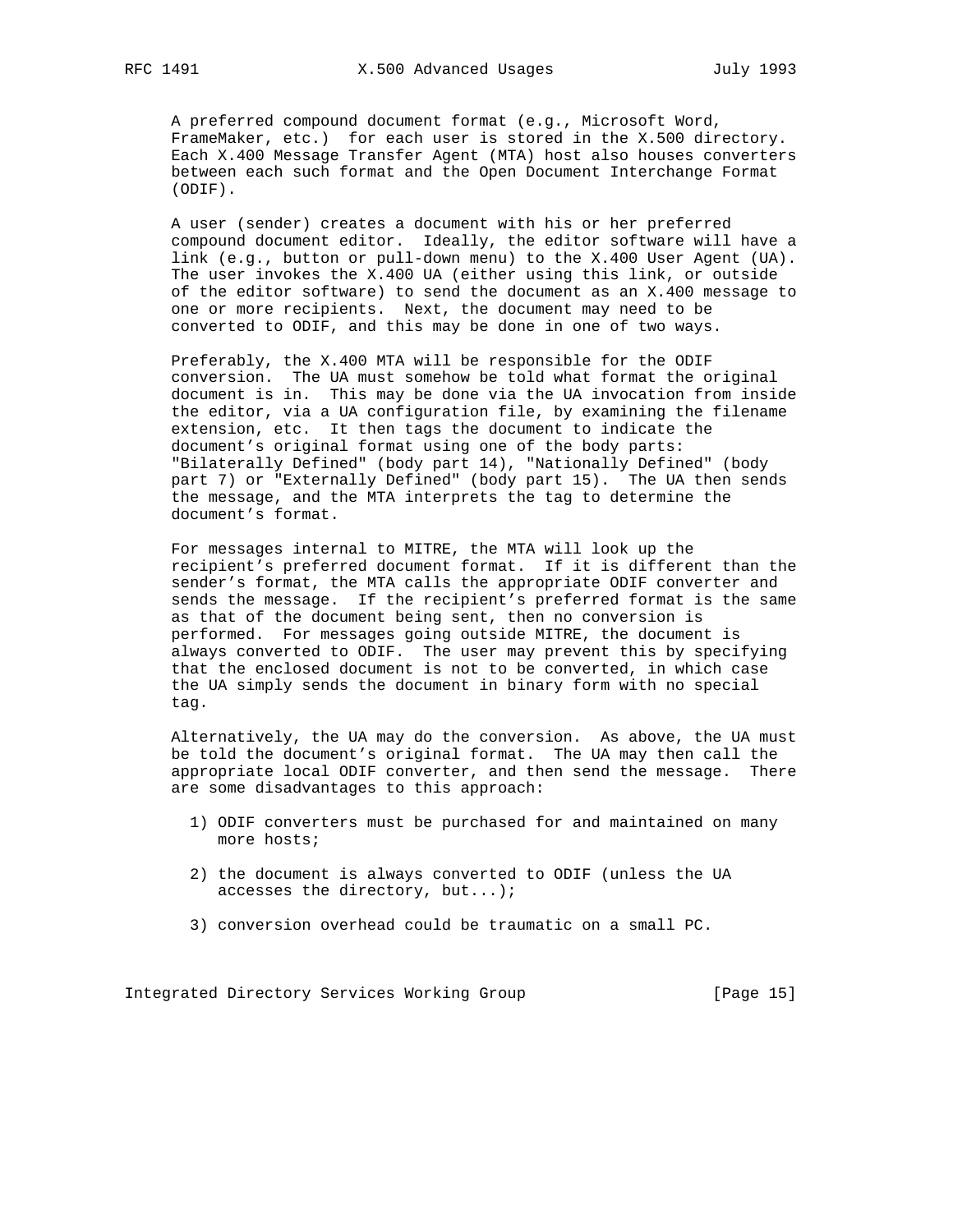At each recipient host, the X.400 MTA catches the incoming message, recognizing the contents as ODIF. It then looks up the recipients' preferred compound document formats, calls the appropriate converters to translate the contents, and then delivers the messages to the recipients. If the incoming message contains one of the format tags described above, then no conversion is performed (since the document is not in ODIF).

 Please note that MITRE is a not-for-profit organization. We will not produce commercial products to support this scenario, but we are anxious to encourage and work with companies interested in doing so.

2.2.10 X.500 and the WHOIS protocol

 Application Name: Phone Book Date Received: 7/15/1992 Date Last Verified: 7/15/1992 Author(s): Steven Schoch Company or Institution: NASA Ames Research Center e-mail address for more information: schoch@sheba.arc.nasa.gov Type: FREE, see Steve Short Description: On-line edition of our phone book, using X.500 for storage and retrieval. Full Description: Phone Book is a user application which communicates using the Internet WHOIS protocol. It is listed in the Internet Resources Guide as such. The latest incarnation, however, does not make use of a flat file -- it gets information from a DUA that performs conversions between information received via DAP and the format that users expect to get back from our Phone Book queries. The change to X.500 has allowed us to supply additional data such as E-mail address which do not normally appear in the phone book. The fields supplied in response to a query include:

Integrated Directory Services Working Group [Page 16]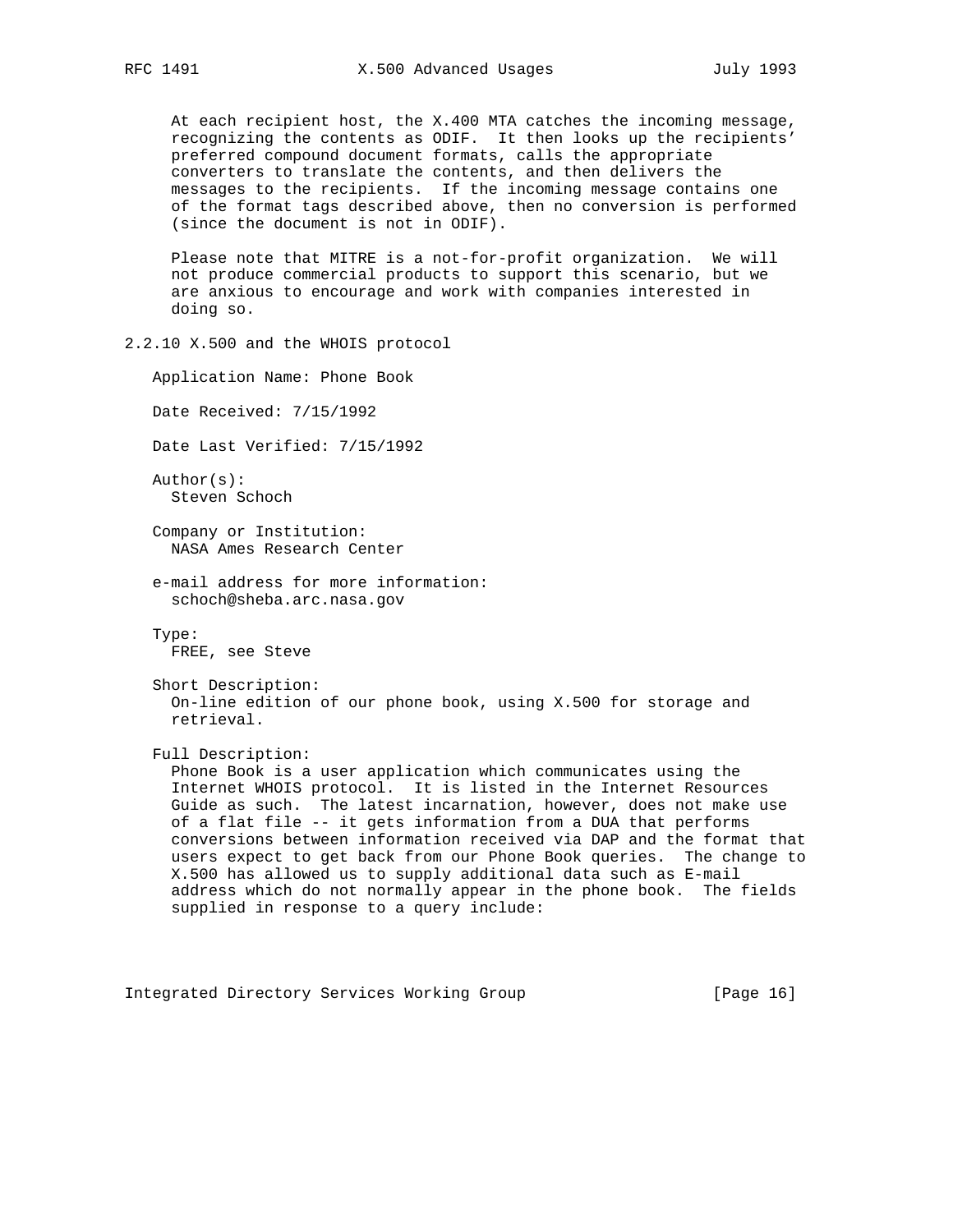Name Telephone Number Mail Stop Office Number Organizational Affiliation (either a NASA organization code or a contractor name) E-mail address

 Queries may be made on any of the fields specified, with the office being divided into building and room components. A sample lookup might be:

 trident:297-->phbook yee Name **Phone** M/S Office Organization --------------------------- -------- ------- --------- ------------ 4-4315 258-6 N258/134 COMPSCICOR Cindy Yee 226-3 N226/105 CALSPAN cyee@ames.arc.nasa.gov<br>d H. Yee 4-4106 213-8 N213/256 EEF 4-4106 213-8 N213/256 EEF david\_yee@qmgate.arc.nasa.gov Dr. Helen M C. Yee 4-4769 202A-1 N202A/216 RF Harry Yee 4-6557 213-2 N213/101F EES Peter Edmond Yee 4-3812 233-18 N233/240 EDC yee@atlas.arc.nasa.gov Robert Yee 4-4122 T041-3 TA20/155 SFA robert\_yee@qmgate.arc.nasa.gov

2.2.11 X.400 table handling

Application Name: X.400 table handling

Date Received: 7/15/1992

Date Last Verified: 7/15/1992

 Author(s): Julian Onions Colin Robbins

 Company or Institution: X-Tel Service Limited, Nottingham, England

 e-mail address for more information: jpo@xtel.co.uk

 Type: FREE, not yet available to the general public

Integrated Directory Services Working Group [Page 17]